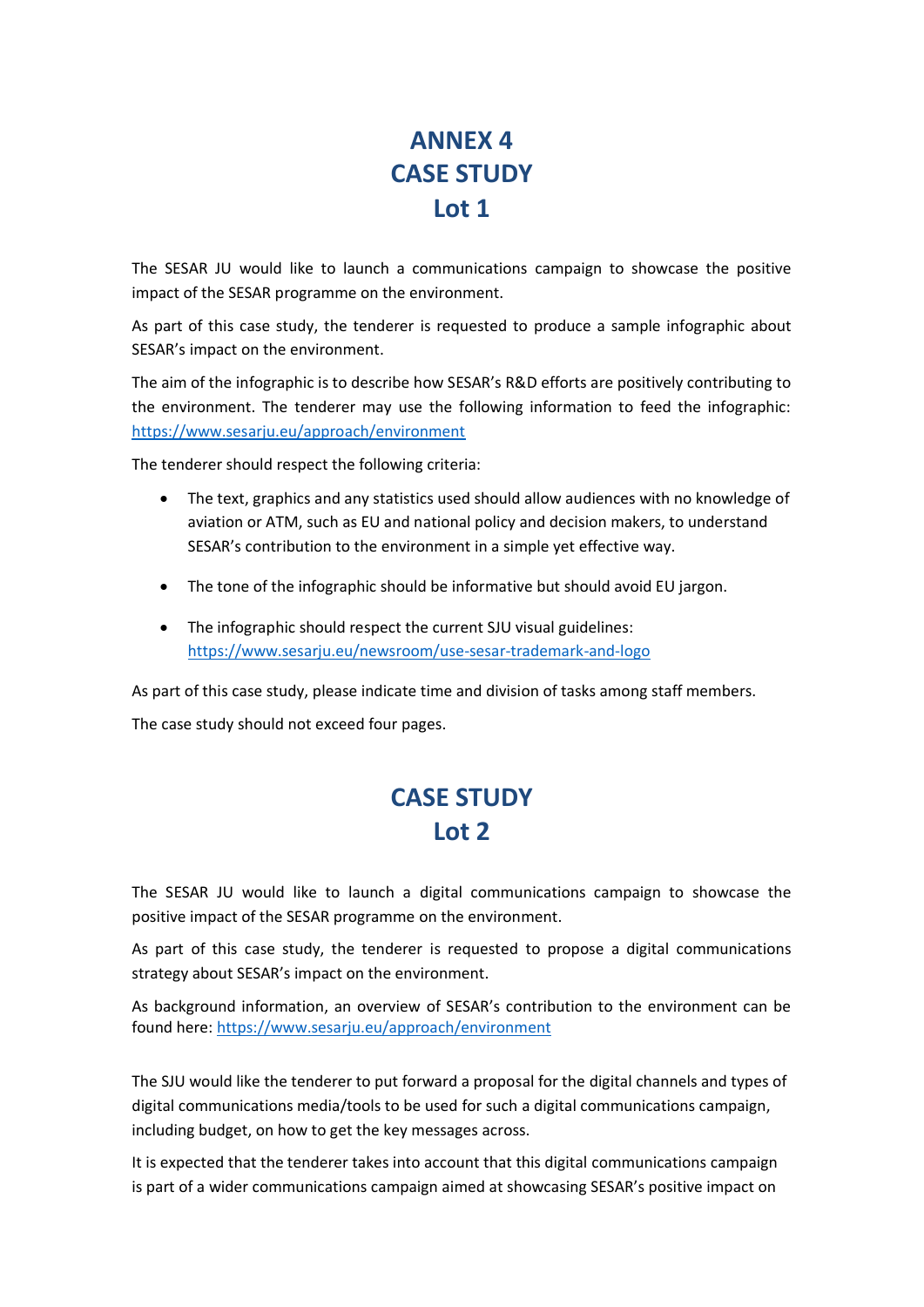the environment. The tenderer may also propose a digital tool to be used at the workshop, as outlined in the case study scenario for LOT 3.

As part of this case study, please indicate time and division of tasks among staff members.

The case study should not exceed four pages.

# **CASE STUDY LOT 3**

As part of a wider communications campaign, the SESAR Joint Undertaking would like to organise an event to showcase how SESAR Solutions are contributing to making ATM more fuel efficient and environmentally friendly.

As background information, an overview of SESAR's contribution to the environment can be found here:<https://www.sesarju.eu/approach/environment>

The event will be 2 days in duration and should aim to be attractive for three major audience groups (300 participants):

- Political figures
- Industry experts
- Press and media

The event should be hosted in Brussels and a networking event should also be foreseen.

With the above in mind, the tenderer is expected to provide an event proposal including the suggested format for the event to ensure that the event remains attractive for the identified target audiences. This proposal should also include:

### **1) Concept development**

- A suggestion for venue for the event, including menu for catering and a list of proposed audio-visual equipment (max budget 70,000 EUR)
- A suggestion for a goody, in line with the theme of the event (for a max budget of 15 EUR per item)
- A suggestion for a visual identity and branding for the event. Based on this visual identity, the tenderer may suggest supporting communications material to be distributed at the event (e.g. visual identity, PowerPoint template, roll up banners, participant hand out packs etc.) (for a max budget of 20,000 EUR)

### **2) Project Management Plan**

As part of the case study, the tenderer shall put forward a proposed project management plan and timeline (step by step) for the implementation of the event. The project management plan should clearly indicate the different steps necessary to define, prepare, integrate and coordinate the various activities for the successful organisation of the event, including monitoring and evaluation.